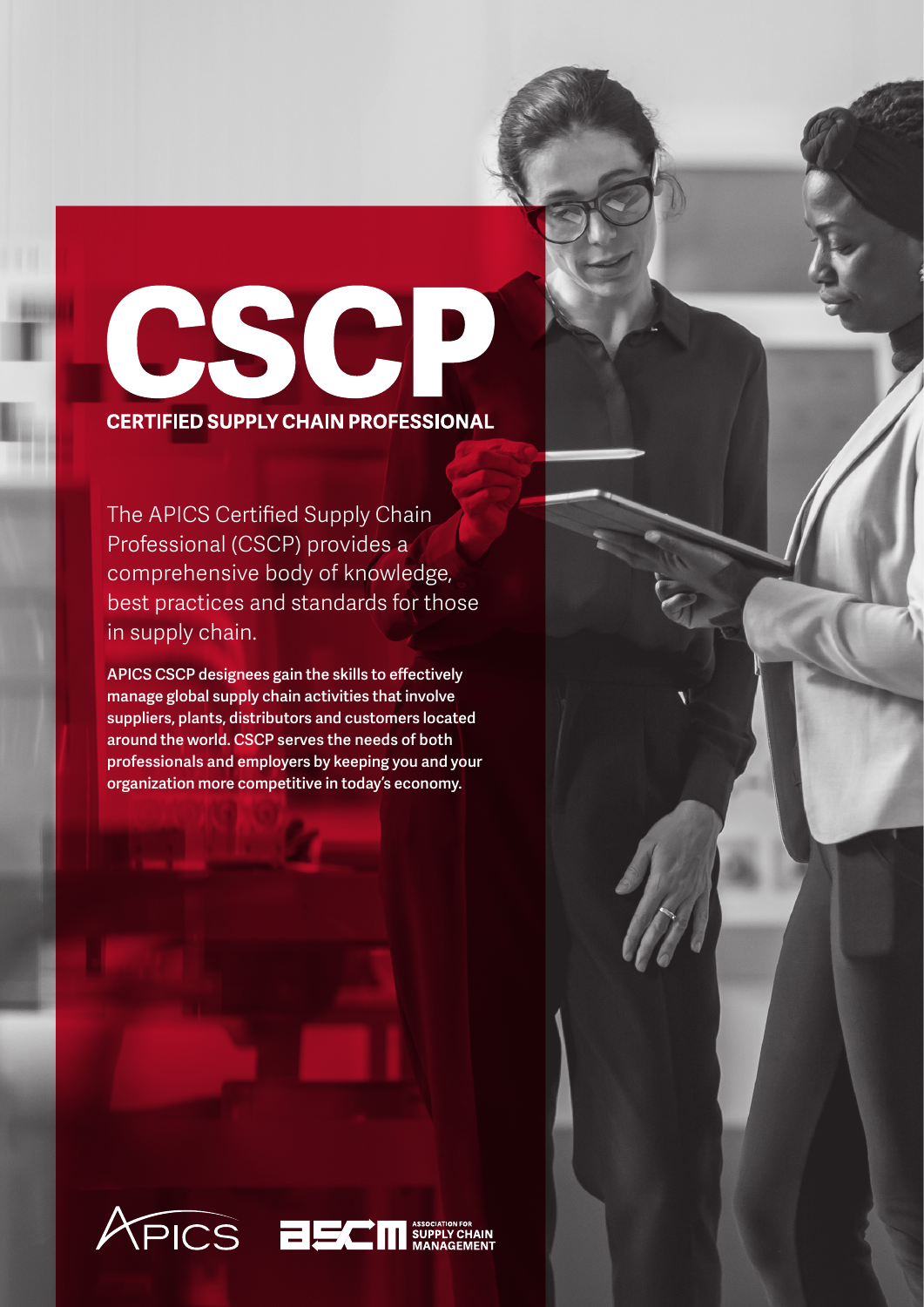

### Why should I earn the CSCP?

Earning the APICS CSCP makes you a recognized expert in the supply chain field. This professional distinction sets you apart from your colleagues, proving your high level of knowledge and skills.

#### **After earning your CSCP you will be able to:**

- Help your company reach its ideal supply chain state
- Use data to link production, distribution, purchasing and service
- Reduce waste in supply chains
- Identify and classify supply chain risk and develop risk response plans
- Improve communications throughout the supply chain

### What will I study?

The CSCP learning system is divided into eight modules. You will learn the latest best practices to elevate your job performance and help you take advantage of common technologies. The knowledge you gain through these materials will help you drive improvement in your organization, maximize the efficiency of planning and operations and improve the bottom line.

- Module 1: Supply Chains, Demand Management, and Forecasting
- **Module 2: Global Supply Chain Networks**
- **Module 3: Sourcing Products and Services**
- Module 4: Internal Operations and Inventory
- **Module 5: Forward and Reverse Logistics**
- Module 6: Supply Chain Relationships
- Module 7: Supply Chain Risk
- Module 8: Optimization, Sustainability, and Technology

### Am I eligible?

**Candidates must meet ONE of the following requirements:**

- Three years of supply chain experience
- Bachelor's degree or in the international equivalent
- CPIM, CLTD (includes APICS Fellows), CTL, CIRM, SCOR-P, CPM, or CPSM designation

Confirming your eligibility is free of cost and commitment. **Verify now at ascm.org/eligibility**

# 41%

Increase your salary by up to **41%**.

27%

APICS certified individuals earn 27% more than those without a certification.



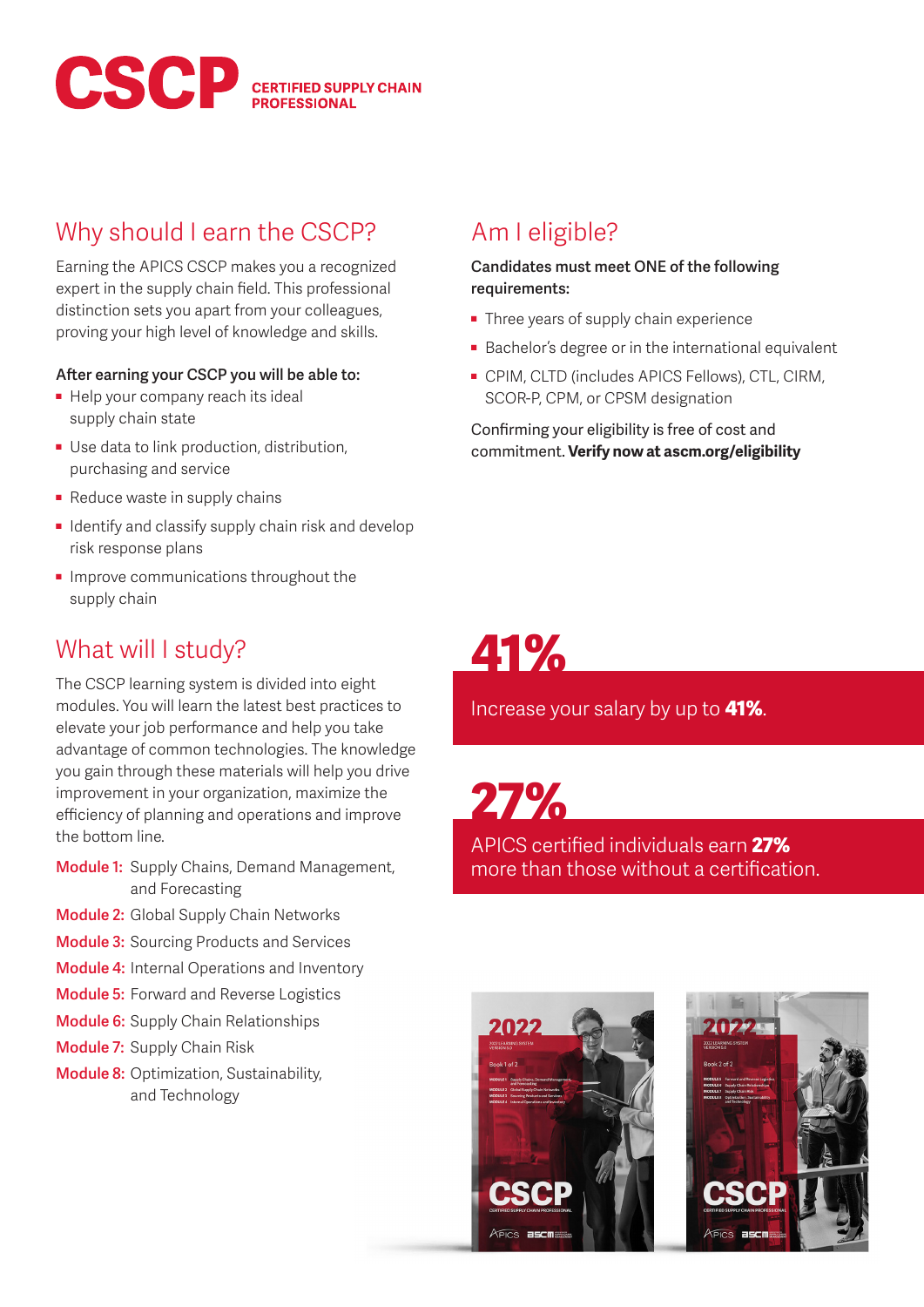

### How will I study?

The CSCP learning system is a comprehensive program that combines print and online reading materials, online practice tests and interactive study tools to ensure you're prepared for the exam. Choose from three flexible study options that fit your schedule and learning style: self-study, instructor-led, instructor-supported or corporate/ group training. Each option is based around the learning system.

The learning system follows a three-step program to help you apply the concepts and test your understanding and retention of the information.

#### **1. ASSESS**

- Complete the pretest to determine your current knowledge and identify areas for improvement.
- Based on your pretest scores, the online learning system will recommend the most efficient study plan.

#### **2. STUDY**

- Utilize convenient study options: read printed books or access online study materials via any mobile device, tablet, or computer - 24/7.
- Benefit from microlearning features in the online learning system; focus on smaller content segments for a more efficient use of available time.
- Take the chapter quizzes to test knowledge retention and receive immediate feedback, answer rationales and references to the relevant sections in the reading materials.
- Complete the learning activities, including new in-depth videos, and real-life case studies to help reinforce concepts presented.
- Study flashcards to reinforce your memory of key terms, concepts and definitions.

#### **3. PRACTICE**

- Take the practice exam which was designed to help |users gain experience with the format of the computer-based exam.
- Access additional information about the certification exam, study tools and test-taking tips.
- Access the "My Progress" section to track your quiz scores and learning gain.

### How do I test?

The exam consists of 150 questions answered in 3.5 hours. Receive your results immediately after completing the exams. With a passing score, you can start using your new CSCP credential immediately!

**Visit PearsonVUE at pearsonvue.com/apics for more information on testing.** 

### How much will it cost?

#### Learning Systems

ASCM PLUS Member — \$995 Nonmember/CORE — \$1,380

#### Exams

ASCM PLUS Member — \$995 Nonmember/CORE — \$1,295

#### CSCP Bundle

*(Includes CSCP Learning System, Exam and a 2nd Chance Exam)* ASCM PLUS Member Bundle — \$1,791 CORE Member Bundle + membership upgrade — \$1,831 Bundle + ASCM membership purchase — \$2,011

#### **Ready to get started?**

Visit ascm.org/cscp to start your certification journey today!